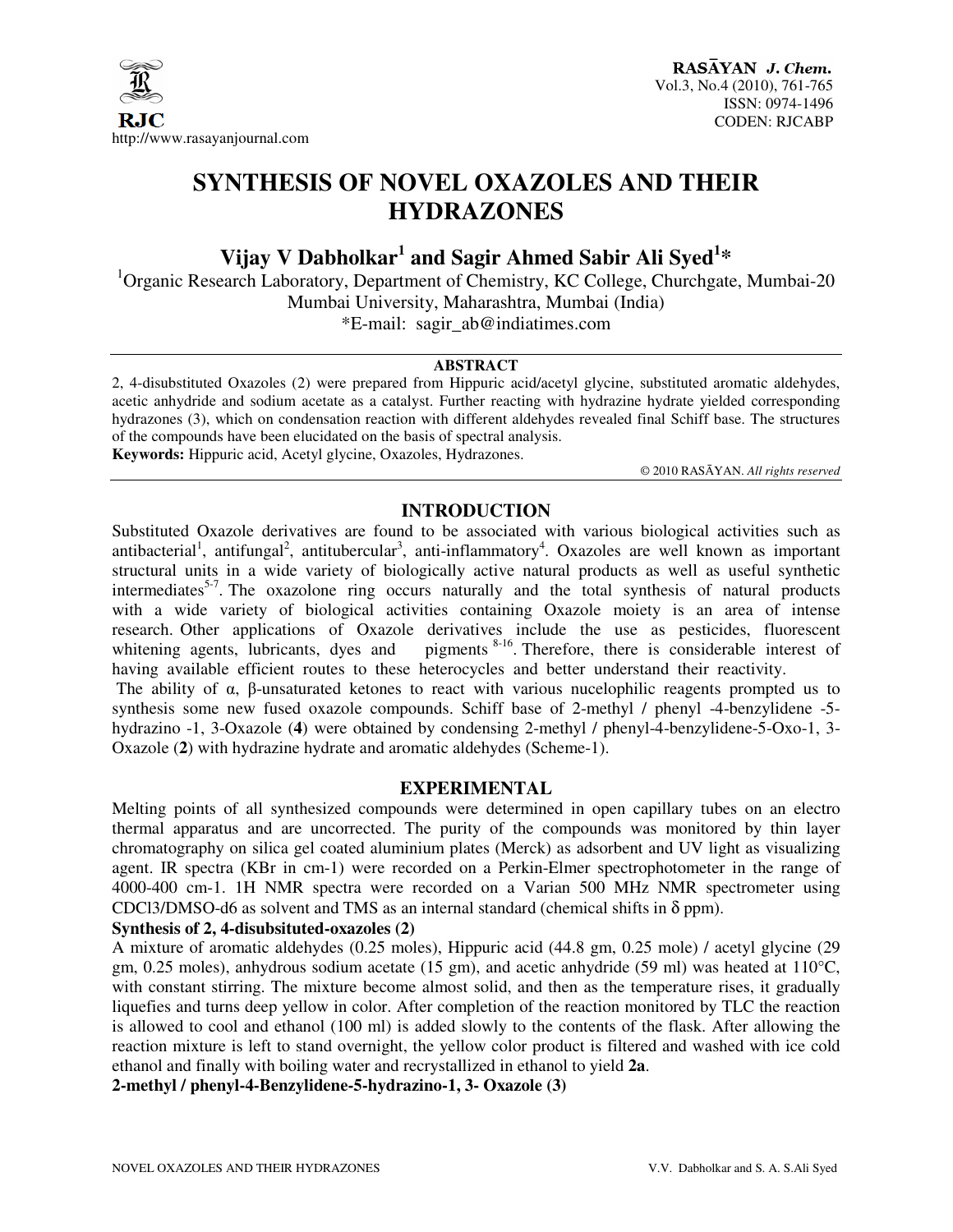Mixture of **2** (0.05 mole), Hydrazine hydrate (0.05 mole), Methanol (10 mL) was taken in 100 mL round bottom flask and the mixture was reflux for 1 hr. After monitoring the reaction on TLC, the reaction mixture was cooled and dumped on to ice, filtered and recrystallized from ethanol to yield **3**.

# **Schiff base of 2-methyl / phenyl-4-Benzylidene-5-hydrazino-1, 3-Oxazole (4)**

Mixture of **3** (0.05 mole), aromatic aldehydes (0.05 mole), Potassium hydroxide (0.1 mole), Ethanol (10 mL) was taken in 100 mL round bottom flask and the mixture was reflux for 4 hrs. After monitoring the reaction on TLC, the reaction mixture cooled and dumped on to ice, filtered and recrystallized from ethanol to yield **4**.

The physical and characterization data of the compounds **4a-u** are listed in the **Tables I**

## **Antimicrobial evaluation**

Representative samples were screened for their antimicrobial and antifungal activity against gramnegative bacteria, *E coli* and *P aeruginosa* and gram-positive bacteria, *S aureus*, and *C diphtheriae* using disc diffusion method<sup>17, 18</sup>. The zone of inhibition was measured in mm and the activity was compared with standard drug. The results of antibacterial screening studies are reported in **Table II**.

## **RESULTS AND DISCUSSION**

The Schiff base of 2-methyl / phenyl -4-benzylidene -5-hydrazino -1, 3-Oxazole (**4**) were obtained by condensation of 2-methyl / phenyl-4-benzylidene-5-Oxo-1, 3-Oxazole (**2**) with hydrazine hydrate followed by different aromatic aldehydes with good yield.

Further, the representative compounds were screened for their antimicrobial activity against gram negative as well as gram positive bacteria, which shows convincing activity.

# **ACKNOWLEDGEMENT**

The authors are grateful to the Principal Ms. Manju J. Nichani and Management of K.C. College, Mumbai for providing necessary facilities. Authors are also thankful to the Director, Institute of Science, Mumbai for providing spectral analyses.

#### **REFERENCES**

- 1. K. Tsuji, H. Isgikawa, *Bio-org. Med. Chem. Lett*, **4**, 1601(1994).
- 2. C. George, N. Martin, R. Ray, *J. Med. Chem.***16**, 1402(1973).
- 3. C.G.Anna, I.M.B.Helenam, G.F. Scitt, E.B.Clifton, R.C. Brent, *Tetrahedron Lett*, **46**, 7355(2005)
- 4. George, C.; Michael, J.F. *J. Med. Chem.***14** (1971), 1075-77.
- 5. P. Wipf, *Chem.Rev*, 2115(1995).
- 6. S. Cicchi, F.M. Cordero, D. Giomi,Prog. *Heterocycl.Chem,* **12**, 217(2001).
- 7. J.R. Lewis, *Natural Product Reports,* **12**, 135 (1995); K.J. Doyle, C.J. Moody,*Tetrahedron* **50**, 3761 (1994); G. Videnov, D. Kasier, G. Jung, Angew.Chem.Int. Ed.Engl., **35(13/14)**, 1503(1996); A.R. Katritzky, C. W. Rees, Eds.; *Pergamon Press:* Oxfort, Chapter 18(1984).
- 8. S.A. Lang Jr., Y.l. Lin, in: A.R. Katritzky, C.W. Rees, K.T. Potts (Eds), Comprehensive *Heterocyclic Chemistry*, **Vol. 6**, Pergamon, Oxford, (1984), Chapter 4.16 and Chapter 4.18;
- 9. T.M.V.D. Pinho E Melo, *Curr. Org. Chem*. **9,** 925 (2005)
- 10. V.S.C. Yeh, *Tetrahedron* **60** , 11995(2004)
- 11. Y. Hamada, T. Shioiri, *Chem. Rev.* **105,**4441(2005)
- 12. P. Wipf, *Chem. Rev.* **95**, 2115(1995).
- 13. Vijay V. Dabholkar and Sagar D. Parab, *Indian Journal of Chemistry*, **46B**, 344(2007).
- 14. Vijay V. Dabholkar and Sushil Kumar J. Mishra, *Indian Journal of Chemistry*, **45B** , 2112(2006).
- 15. Vijay V. Dabholkar and Sushil Kumar J. Mishra, *Heterocyclic Communication*, **12(3-4)** , 241(2006).
- 16. Vijay V. Dabholkar and Ashish S. Sanghvi, *Indian Journal of Heterocyclic Chemistry*, **16** , 105(2006).
- 17. R. Cruickshank, J.P. Duguid and B.P. Marmion, *Medicinal Microbiology*,12th Edn,**11**, 1975, (Churchill Livingstone, London).
- 18. B.A. Arthington-Skaggs, M. Motley and C.J. Morrison, *J. Clin. Microbiology*, **38**, 2254(2000).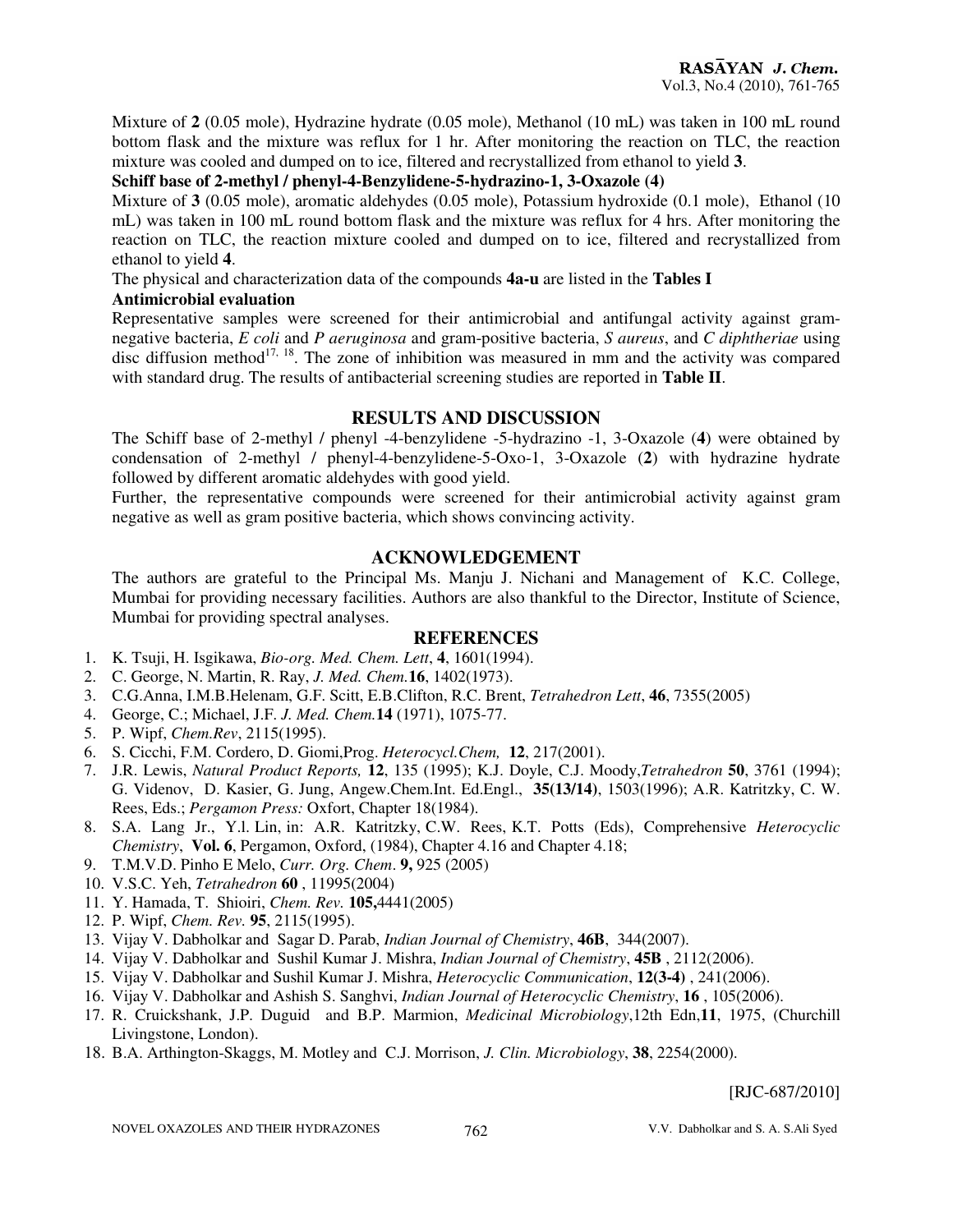## Table-1: Characterization of synthesized Compounds 4

| Compd                               | ${\bf R}$       | $R_1$            | $R_2$        | $R_3$            | $R_4$        | m.p<br>$(^{\circ}C)$ | Spectral data IR $(KBr \text{ cm}^{-1})/{}^{1}H NMR/{}^{13}C NMR$<br>(ppm) in DMSO- $d_6$ /C H and N Analysis.                                                                                                                                                                                                     |
|-------------------------------------|-----------------|------------------|--------------|------------------|--------------|----------------------|--------------------------------------------------------------------------------------------------------------------------------------------------------------------------------------------------------------------------------------------------------------------------------------------------------------------|
| 4a                                  | CH <sub>3</sub> | H                | H            | H                | H            | 220-222              | IR: 3031 (CH-Str), 1664 (C=N),<br><sup>1</sup> H NMR: 2.1 (s, 3H, CH <sub>3</sub> ), 6.9-7.7(m, 12H, ArH & CH)                                                                                                                                                                                                     |
|                                     |                 |                  |              |                  |              |                      | [Found : C, 74.72, H, 5.23, N, 14.52, C <sub>18</sub> H <sub>15</sub> N <sub>3</sub> O requires C, 74.70, H,<br>5.33, N, 14.42 %]                                                                                                                                                                                  |
| 4b                                  | CH <sub>3</sub> | H                | H            | $OCH3$ H         |              | 225-227              | IR: 3028 (CH-Str), 1658 (C=N)                                                                                                                                                                                                                                                                                      |
| 4c                                  | CH <sub>3</sub> | H                | H            | OH               | $\, {\rm H}$ | 240-243              | IR: 3125 (OH), 3018 (CH-Str), 1664 (C=N)                                                                                                                                                                                                                                                                           |
| 4d                                  | CH <sub>3</sub> | $OCH3$ H         |              | OCH <sub>3</sub> | H            | 238-240              | IR: 3031 (CH-Str), 1662 (C=N)                                                                                                                                                                                                                                                                                      |
| 4e                                  | CH <sub>3</sub> | $OCH3$ H         |              | OH               | $\, {\rm H}$ | 228-230              | IR: 3138 (OH), 3028 (CH-Str), 1655 (C=N)                                                                                                                                                                                                                                                                           |
| 4f                                  | CH <sub>3</sub> | OCH <sub>3</sub> | H            | OCH <sub>3</sub> | OH           | 230-232              | IR: 3122 (OH), 3018 (CH-Str), 1664 (C=N)                                                                                                                                                                                                                                                                           |
| 4g                                  | CH <sub>3</sub> | <b>OH</b>        | H            | OCH <sub>3</sub> | H            | 225-227              | IR: 3132 (OH), 3022 (CH-Str), 1652 (C=N)                                                                                                                                                                                                                                                                           |
| 4h                                  | CH <sub>3</sub> | $\rm OH$         | $\, {\rm H}$ | OH               | $\, {\rm H}$ | 218-220              | IR: 3128 (OH), 3025 (CH-Str), 1612 (C=N)                                                                                                                                                                                                                                                                           |
| 4i                                  | CH <sub>3</sub> | OCH <sub>3</sub> | OH           | OCH <sub>3</sub> | H            | 255-257              | IR: 3127 (OH), 3018 (C=CHR), 1664 (C=N),                                                                                                                                                                                                                                                                           |
|                                     |                 |                  |              |                  |              |                      | <sup>1</sup> H NMR: 1.9 (s, 3H, CH <sub>3</sub> ), 3.7 (s, 3H, OCH <sub>3</sub> ), 3.8 (s, 3H, OCH <sub>3</sub> ), 6.8-<br>7.8(m, 9H, ArH & 2CH), 8.2 (br, 1H, OH), [Found : C, 65.74, H, 5.24,<br>N, 11.50, C <sub>20</sub> H <sub>19</sub> N <sub>4</sub> O <sub>3</sub> requires C, 65.65, H, 5.15, N, 11.42 %] |
| 4j                                  | CH <sub>3</sub> | OCH <sub>3</sub> | OH           | <b>OH</b>        | H            | 230-233              | IR: 3120 (OH), 3017 (CH-Str), 1660 (C=N)                                                                                                                                                                                                                                                                           |
| 4k                                  | CH <sub>3</sub> | OCH <sub>3</sub> | OH           | OCH <sub>3</sub> | OH           | 218-220              | IR: 3131 (OH), 3018 (CH-Str), 1664 (C=N)                                                                                                                                                                                                                                                                           |
| 41                                  | $C_6H_5$        | H                | H            | OH               | H            | 255-257              | IR: 3118 (OH), 3025 (CH-Str), 1652 (C=N)                                                                                                                                                                                                                                                                           |
| 4m                                  | $C_6H_5$        | H                | H            | OCH <sub>3</sub> | OH           | 248-250              | IR: 3142 (OH), 3030 (CH-Str), 1660 (C=N)                                                                                                                                                                                                                                                                           |
| NOVEL OXAZOLES AND THEIR HYDRAZONES |                 |                  |              |                  |              | 763                  | V.V. Dabholkar and S. A. S.Ali Syed                                                                                                                                                                                                                                                                                |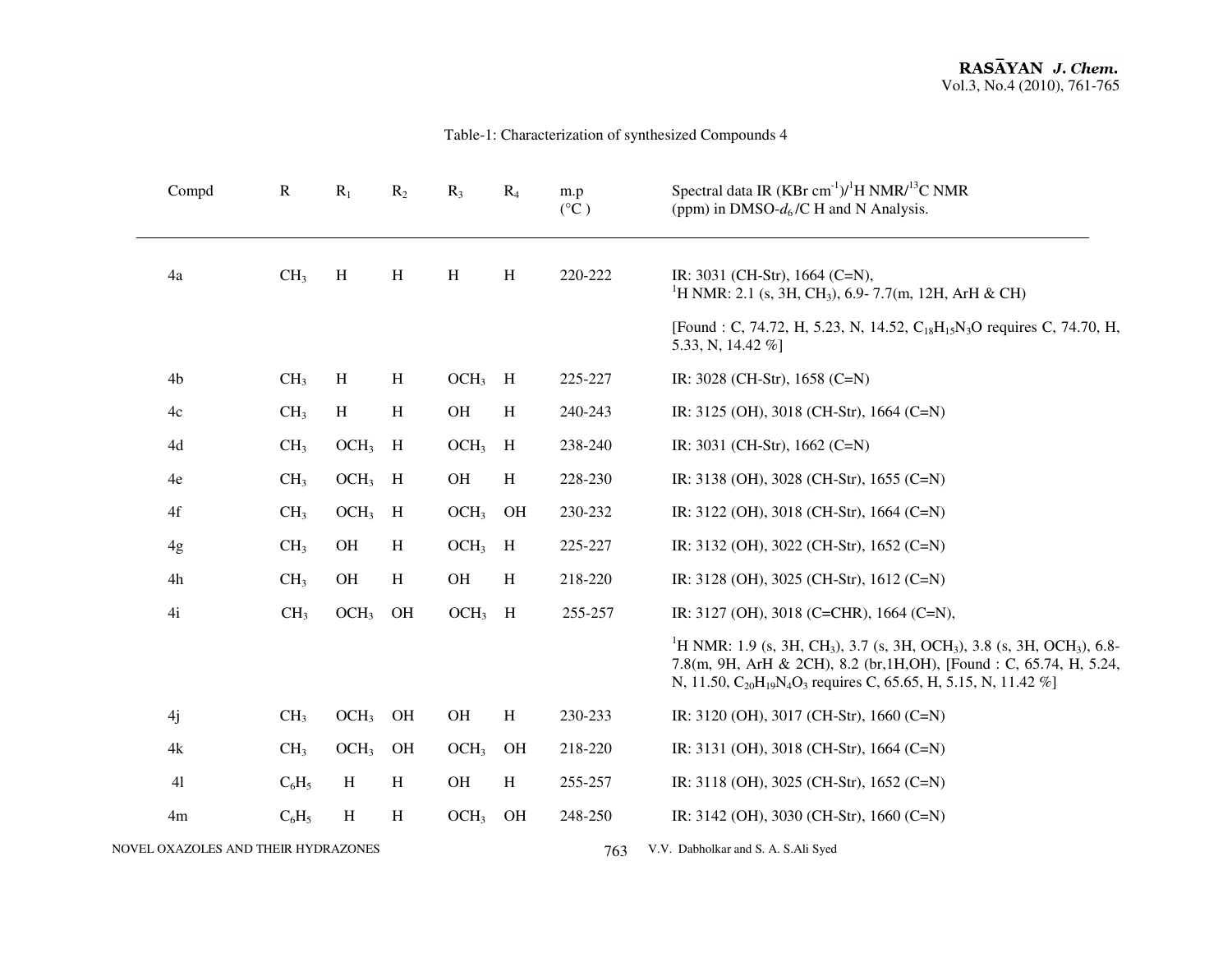| 4n             | $C_6H_5$ | C <sub>1</sub>               | H  | H                | H  | 250-252 | IR: 3032 (CH-Str), 1647 (C=N), <sup>1</sup> H NMR: 7.3-7.9 (m, 16H, ArH &<br>2CH) [Found : C, 71.52, H, 4.15, N, 10.86, C <sub>23</sub> H <sub>16</sub> ClN <sub>3</sub> O requires C,<br>71.59, H, 4.18, N, 10.89%]                                                                                                                                                                                                                                                    |
|----------------|----------|------------------------------|----|------------------|----|---------|-------------------------------------------------------------------------------------------------------------------------------------------------------------------------------------------------------------------------------------------------------------------------------------------------------------------------------------------------------------------------------------------------------------------------------------------------------------------------|
| 4 <sub>o</sub> | $C_6H_5$ | $OCH3$ H                     |    | <b>OH</b>        | H  | 268-270 | IR: 3129 (OH), 3027 (CH-Str), 1652 (C=N)                                                                                                                                                                                                                                                                                                                                                                                                                                |
| 4p             | $C_6H_5$ | $OCH3$ H                     |    | OCH <sub>3</sub> | OH | 257-260 | IR: 3126 (OH), 3031 (CH-Str), 1654 (C=N)                                                                                                                                                                                                                                                                                                                                                                                                                                |
| 4q             | $C_6H_5$ | <b>OH</b>                    | H  | H                | H  | 255-257 | IR: 3130 (OH), 3026 (CH-Str), 1648 (C=N)                                                                                                                                                                                                                                                                                                                                                                                                                                |
| 4r             | $C_6H_5$ | <b>OH</b>                    | H  | $OCH3$ H         |    | 270-272 | IR: 3128 (OH), 3030 (CH-Str), 1642 (C=N)                                                                                                                                                                                                                                                                                                                                                                                                                                |
| 4s             | $C_6H_5$ | <b>OH</b>                    | H  | Cl               | H  | 247-250 | IR: 3138 (OH), 3027 (CH-Str), 1649 (C=N)                                                                                                                                                                                                                                                                                                                                                                                                                                |
| 4t             |          | $C_6H_5$ OCH <sub>3</sub>    | OH | OH               | H  | 245-248 | IR: 3132 (OH), 3026 (CH-Str), 1664 (C=N), <sup>1</sup> H NMR: 3.5 (s, 3H,<br>$OCH_3$ , 5.5 (br, 1H, OH),<br>6.7- 8.0(m, 14H, ArH & 2CH),<br>9.4(br, 1H, OH), <sup>13</sup> C NMR: 55.11(OCH <sub>3</sub> ), 112.92(CH), 119.33(C=C),<br>$125.19 - 133.47(Ar-C), \quad 147.29(C=N), \quad 147.97(C=N), \quad 150.20(C=N).$<br>[Found : C, 69.66, H, 4.60, N, 10.12, $C_{24}H_{19}N_3O_4$ requires C, 69.72, H,<br>4.63, N, $10.16\%$ ]                                   |
| 4u             |          | $C_6H_5$ OCH <sub>3</sub> OH |    | OCH <sub>3</sub> | OH | 238-240 | IR: 3125 (OH), 3030 (CH-Str), 1664 (C=N), <sup>1</sup> H<br>NMR: 3.6 (s, 3H, OCH <sub>3</sub> ), 3.8 (s, 3H, OCH <sub>3</sub> ) 6.7-8.0(m, 13H, ArH &<br>2CH), 9.9(br, 1H, OH), 11.3(br, 1H, OH), <sup>13</sup> C NMR: 55.16(OCH <sub>3</sub> ),<br>$55.58(OCH_3)$ , $112.96(CH)$ , $120.08(C=C)$ , $124.18-133.88(Ar-C)$ ,<br>147.29(C=N), 147.86(C=N), 150.19(C=N). [Found : C, 67.68, H, 4.62,<br>N, 9.48, $C_{25}H_{21}N_3O_5$ requires C, 67.71, H, 4.77, N, 9.48% |